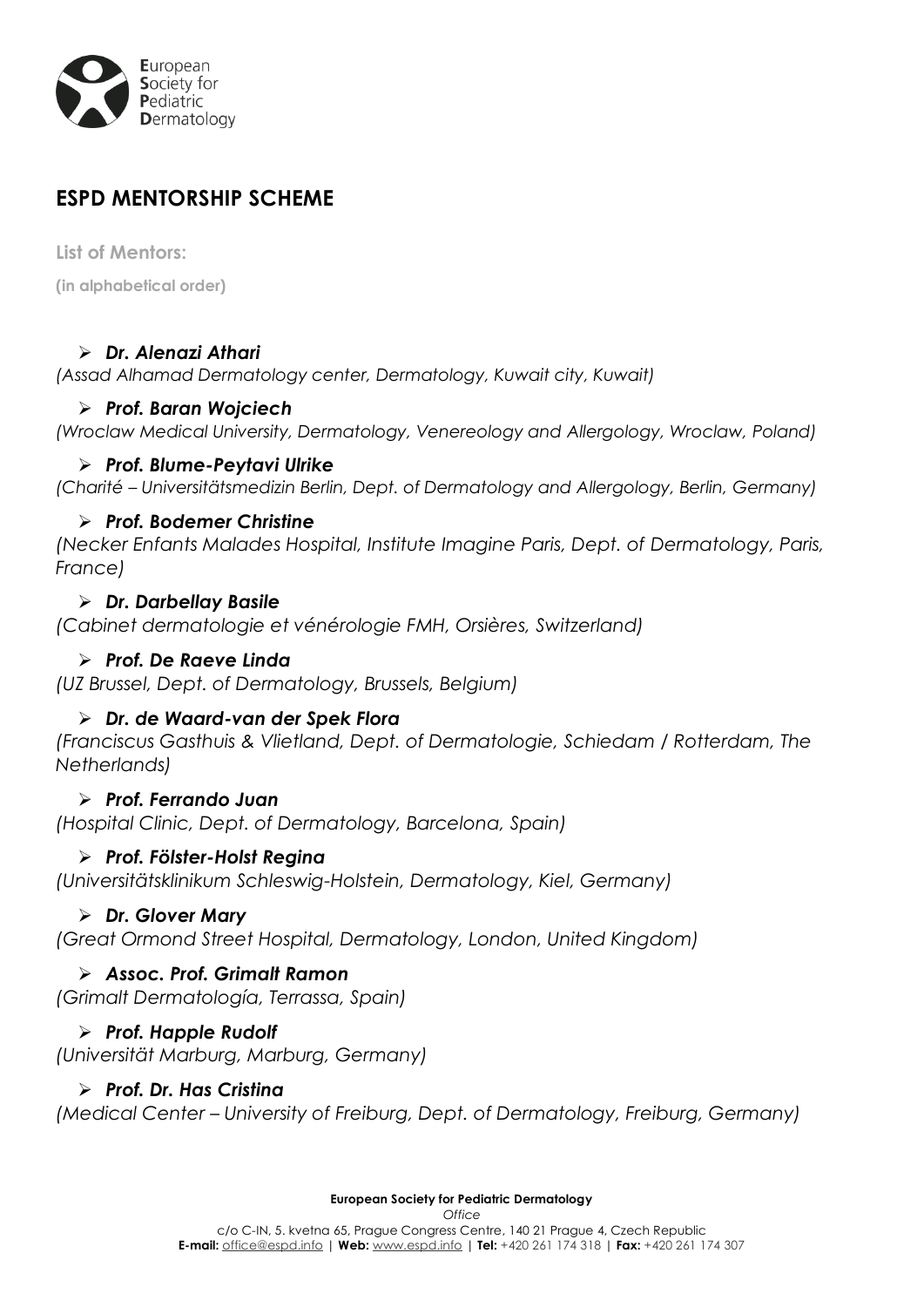

# ➢ *Prof. Hohl Daniel*

*(Centre Hospitalier Universitaire Vaudois Hopital de Beaumont, Dermatology, Lausanne, Switzerland)*

# ➢ *Prof. Chiriac Anca*

*(Nikolina Medical Center, CMI Dermatolo - Venerology, Iasi, Romania)*

# ➢ *Dr. Christen-Zäch Stéphanie*

*(Children's Hospital – Lausanne University, Dept. of Pediatrics and Dermatology, Lausanne, Switzerland)*

# ➢ *Dr. Izakovic Jan*

*(Dermatologische Praxis, Basel, Switzerland)*

# ➢ *Dr. Kakourou Talia*

*(Athens University – Aghia Sophia Children's Hospital, Dept. of Pediatrics, Athens, Greece)*

# ➢ *Prof. Kinsler Veronica*

*(Great Ormond Street Hospital for Children, Dept. of Paediatric Dermatology, London, United Kingdom)*

# ➢ *Dr. Kunz Barbara*

*(Dermatologikum Hamburg, Hamburg, Germany)*

# ➢ *Dr. Lesiak Aleksandra*

*(Department of Dermatology, Pediatric and Oncological Dermatology, Łódź, Poland)*

# ➢ *Dr. Martinásková Klára*

*(Faculty Hospital J. A. Reiman, Dept. of Dermatovenereology, Presov, Slovakia)*

# ➢ *Monica Nicola*

*(Faculty of Medicine, "Ovidius" University Constanta, Constanta, Romania)*

# ➢ *Prof. Murashkin Nikolay*

*(National Medical Research Center for Children's Health, Moscow, Russia)*

# ➢ *Dr. Murat-Sušić Slobodna*

*(Zagreb University Hospital Center, Dept. of Dermatology, Zagreb, Croatia)*

### ➢ *Prof. Nikolic Milos*

*(University of Belgrade, Dermatovenereology – Division of Pediatric Dermatology, Belgrade, Serbia)*

### ➢ *Dr. Ott Hagen*

*(Children's Hospital AUF DER BULT, Pediatric Dermatology and Allergology, Hannover, Germany)*

# ➢ *Prof. Pasmans Suzanne*

*(Erasmus MC University Medical Centre Rotterdam-Sophia's Children Hospital, Rotterdam)*

#### **European Society for Pediatric Dermatology**